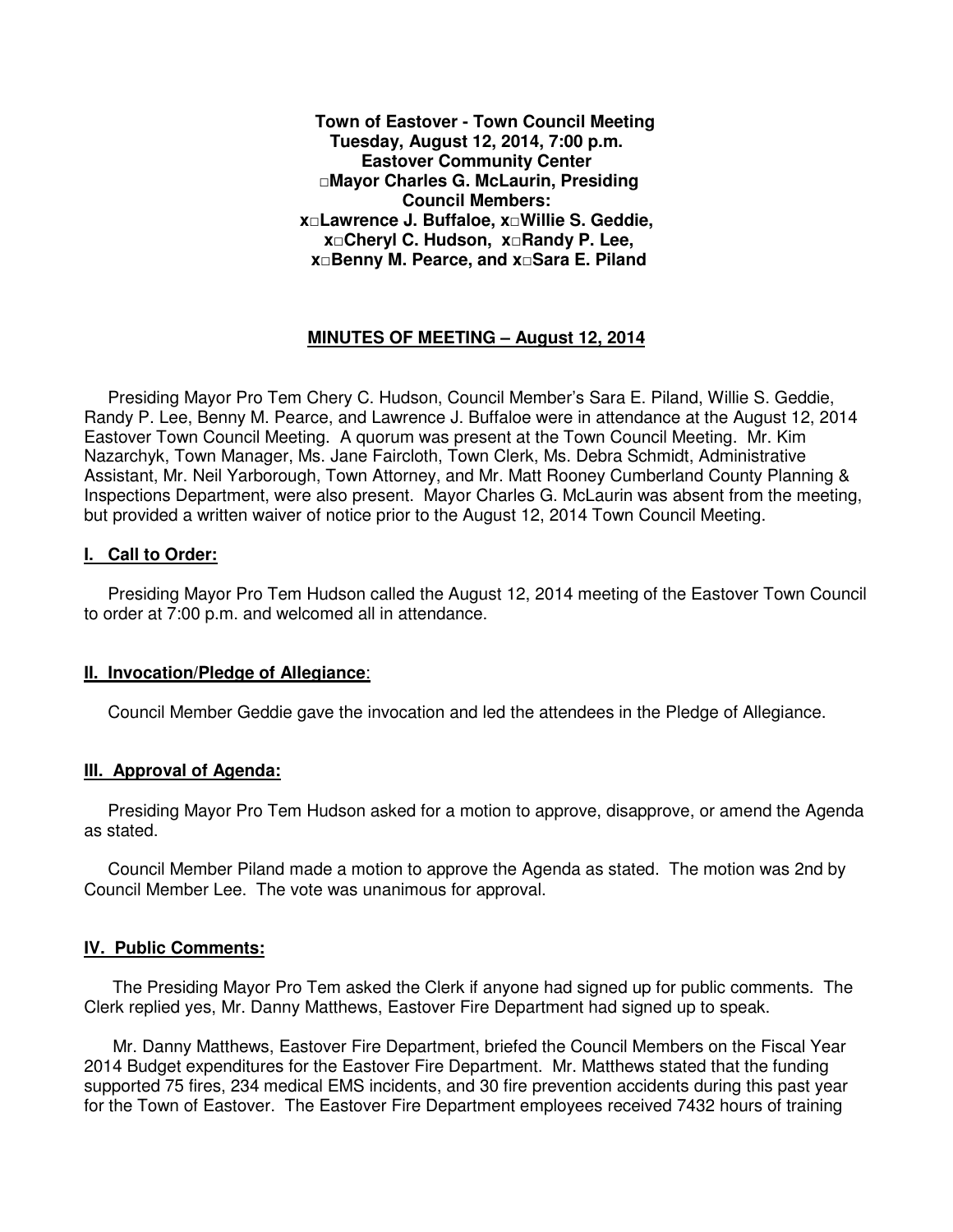during the past fiscal year. He stated that on September 2, 2014 they will receive an IOS inspection and hope to receive a rating of 4 or 5. This will help lower insurance rates for business owners in the Town of Eastover.

## **V. Consent Agenda:**

- 1. Consider approval of the Minutes for the July 8, 2014 Town Council Meeting.
- 2. Consider approval of the June 30, 2014 Financial Report.

 Presiding Mayor Pro Tem Hudson asked for a motion to approve, disapprove, or amend the Consent Agenda as stated.

 Council Member Pearce made a motion to approve the Consent Agenda as stated. The motion was 2<sup>nd</sup> by Council Member Buffaloe. The vote was unanimous for approval.

# **VI. Discussion Agenda:**

## **Agenda Item #1**

 **PUBIC HEARING CASE NO. P14-33. REZONING OF .52+/- ACRE FROM R6A RESIDENTIAL TO C2(P) PLANNED SERVICE AND RETAIL/CZ CONDITIONAL ZONING DISTRICT FOR OVERFLOW COMMERCIAL PARKING LOT OR TO A MORE RESTRICTIVE ZONING DISTRICT, LOCATED AT 3925 DUNN ROAD; SUBMITTED BY HAROLD G. FURR ON BEHALF OF FURR PROPERTIES, LLC. (OWNER). (EASTOVER).** 

Mayor Pro Tem Hudson **Opened the Public Hearing.** 

 Mr. Matt Rooney, Cumberland County Planning and Inspections Department, briefed the Council and presented facts regarding **Public Hearing Case No. P14-33.** The request is for rezoning of .52+/ acre from R6A residential to C2(P) planned service and retail/CZ conditional zoning district for overflow commercial parking lot located at 3925 Dunn Road. The petitioner, Mr. Harold G. Furr, on behalf of Furr Properties, LLC, wants to install a gravel parking lot for the overflow parking rather than a paved street.

 Presiding Mayor Pro Tem Hudson asked the Clerk if there were any speakers signed up for or against **Public Hearing Case No. P14-33**. The Clerk replied yes, Mrs. Myra Roberts had signed up to speak.

 Mrs. Myra Roberts, 1726 Joncee Drive, Eastover, NC signed up to speak about **Public Hearing Case No. P14-33.** Mrs. Roberts stated that she is really not for or against the case. She voiced her concern over the gravel parking lot. She has family members that reside adjacent to the shopping center and is worried about the dangers of the grandchildren getting into the gravel. She requested that the Council postpone any decision on this case until Mr. Furr can provide a clearer representation of his intentions for commercial parking lot. She further stated that the shopping center has ample parking spaces and two vacant buildings.

 Presiding Mayor Pro Tem Hudson asked if there were any further discussion by the Council or attendees.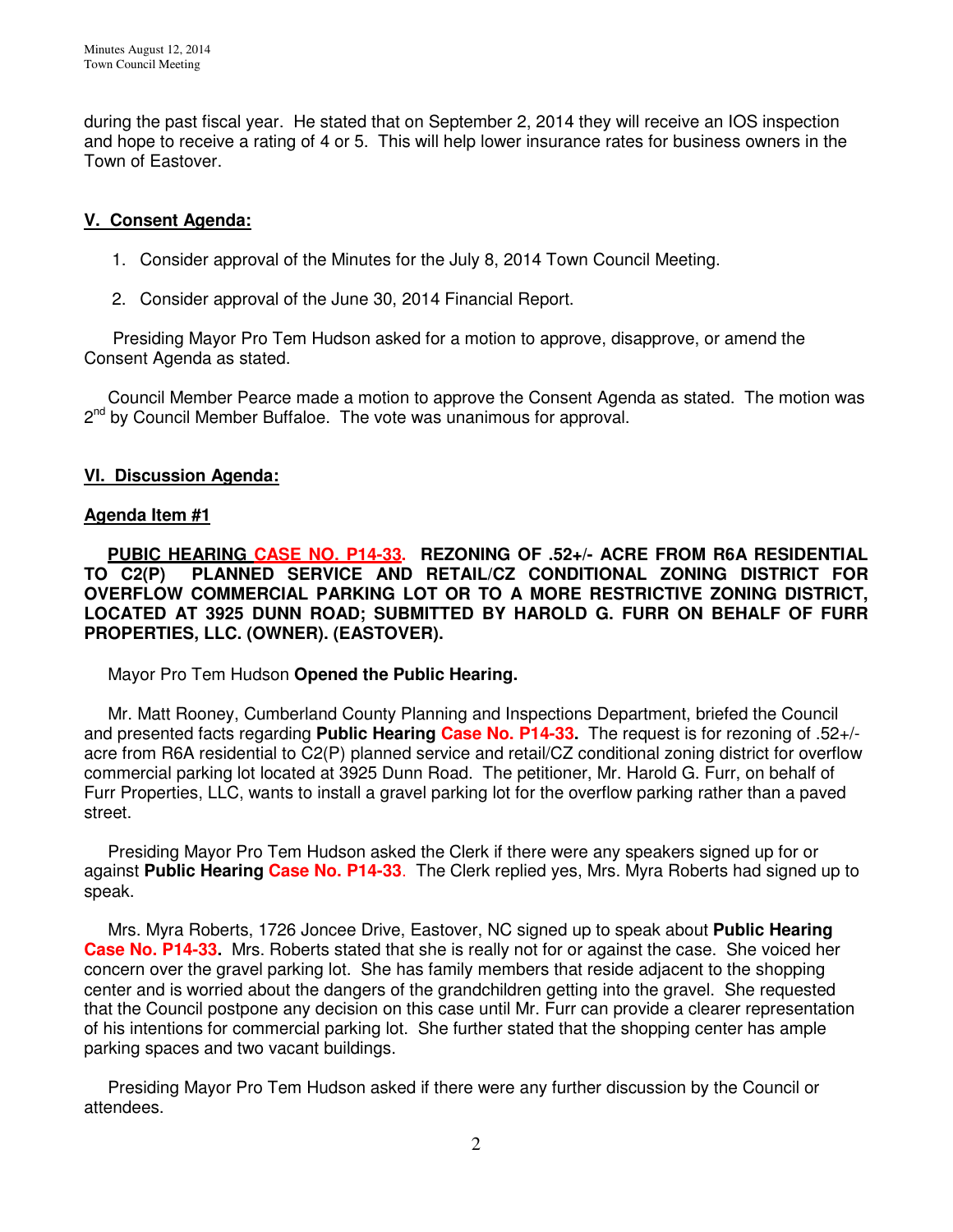Council Member Piland stated that Mr. Furr has always been honest and upfront with the Eastover Town Council. Council Member Piland also stated that Mr. Furr has been forth right with all previous projects and spoke with the Town Manager about his intent for this property for a parking lot only, prior to filing it with the Cumberland County Planning and Inspections Board. Council Member Piland further stated that the only thing Mr. Furr can do at this time with the property is the gravel parking lot, otherwise additional changes will have to be resubmitted to the Eastover Town Council for review and approval.

 Council Member Pearce stated that the gravel parking lot would probably drain better than a paved parking lot. He stated that it will absorb that water.

 Presiding Mayor Pro Tem Hudson asked for a motion to **Close** the **Public Hearing** on **Case No. P14-33**.

 Council Member Piland made a motion to **Close** the **Public Hearing**. The motion was 2nd by Council Member Geddie. The vote was unanimous for approval.

 Presiding Mayor Pro Tem Hudson asked for a motion to approve or disapprove **Public Hearing Case No. P14-33**.

 Council Member Piland made to motion to follow the Planning Board's recommendation and approval of **Public Hearing Case No. P14-33** for C1P conditional zoning, incorporating and approving the staff's consistency and reasonableness statement's as written in their recommendation. The exception of **Condition #13** which originally read dried area is required to be surfaced with permanent material worded to the affect that gravel is acceptable. The motion was  $2^{nd}$  by Council Member Buffaloe. The vote was unanimous for approval.

## **Agenda Item #2**

### **CASE NO. 14-089. CONSIDERATION OF THE CLEAR WATER IRRIGATION & NURSERY, REQUEST FOR A RURAL RESIDENTIAL SITE PLAN & GROUP DEVELOPMENT REVIEW, COUNTY ZONING ORDINANCE AND EASTOVER SUPPLEMENT & COUNTY SUBDIVISIION ORDINANCE; ZONING: RR; TOTAL ACREAGE: 1.60+/-; LOCATION 3364 FLEA HILL ROAD (SR 2814) (EASTOVER).**

 Mr. Rooney, Cumberland County Planning and Inspections Department, briefed the Council and presented facts regarding **Case No. 14-089.** The developer is requesting approval of a nursery operation and relocation of an existing manufactured home. The nursery operation will be at the rear of the existing manufactured home. The manufactured home will be moved closer to the front of the property and continue to be a residence.

 Council Member Piland asked about the signage restrictions. Mr. Rooney stated that the signage is more restrictive in a subdivision as stated under Condition #9 in the site-related conditions. The developer will have to resubmit for approval of any freestanding signs, another public hearing and resubmit for review and approval by the Eastover Town Council.

Presiding Mayor Pro Tem Hudson asked for a motion to approve or disapprove **Case No. 14-089**.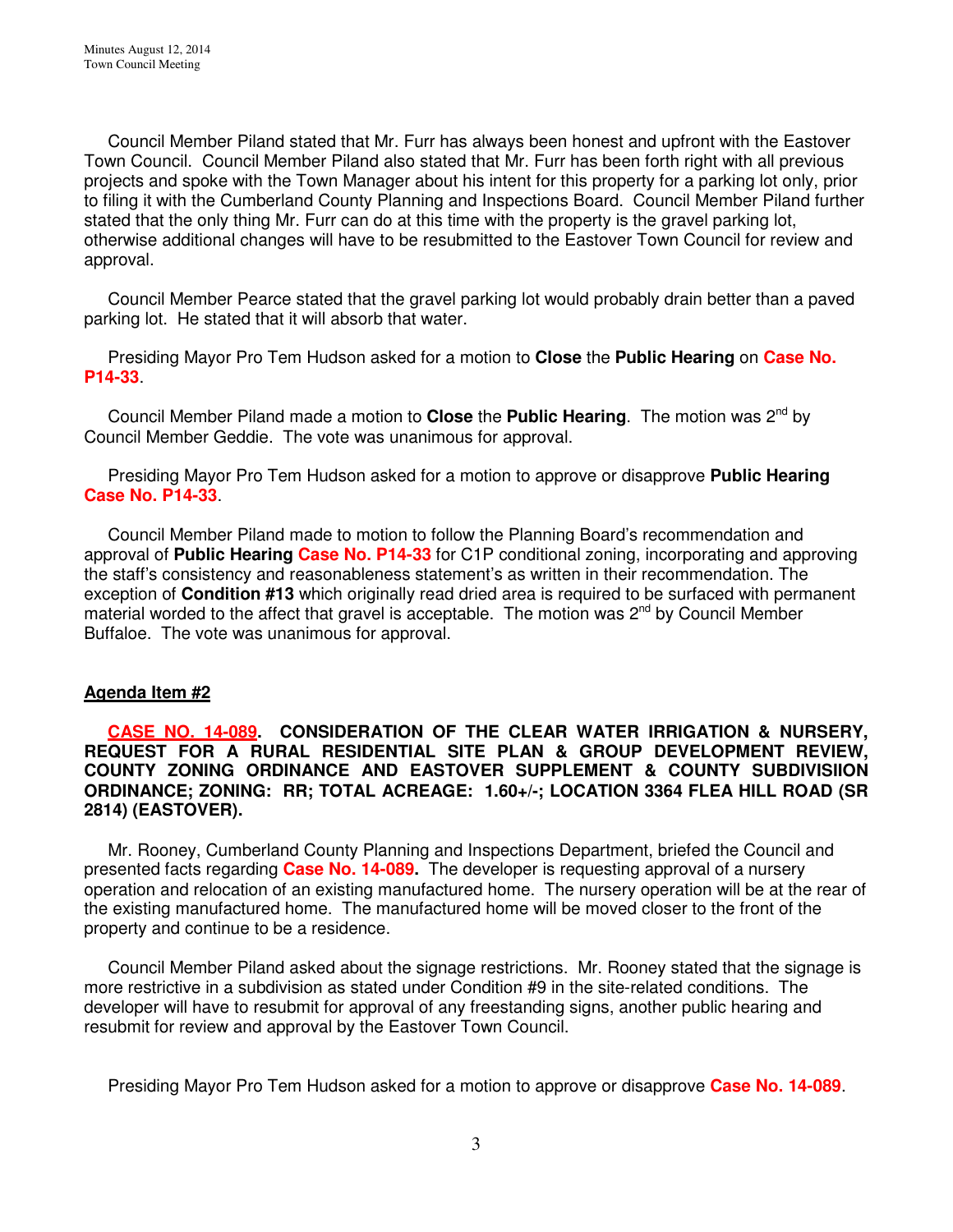Council Member Buffaloe made a motion to approve **Case No. 14-089** as presented, as long as the owner meets the conditions mandated by the Cumberland County condition sheet. The motion was  $2^{nd}$ by Council Member Piland. The vote was unanimous for approval.

## **Agenda Item #3**

### **Discussion Regarding Storm Water Runoff Study.**

 Mr. Kim Nazarchyk, Town Manager, stated that he spoke with the engineers and the project is approximately 35-45% completed. The Dunn Road corridor will be top priority. He stated that next week the engineers will be here to look over the area.

### **Agenda Item #4**

### **Discussion of School Street.**

 Presiding Mayor Pro Tem Hudson stated that she feels like the residents on School Street need a better roadway. The Town Manager said that Highland Construction and Diamond Construction both stated that patching the road is not an option because it will not hold up to the traffic. The construction companies recommended that the Town of Eastover can do it there self with getting patch work supplies from McDonald Lumber Company, but it will not hold up. Council Member Lee said the Town should consider putting up "No Thru Truck" signs if they pave School Street.

 Council Member Buffaloe made a motion to pave School Street as soon as possible, maybe at night so they do not interfere with school traffic and allow the Town Manager to proceed with the contract. The motion was 2<sup>nd</sup> by Council Member Lee. The vote was unanimous for approval.

## **VII. RECEIVE MAYOR'S UPDATE.**

 Presiding Mayor Pro Tem Hudson asked Council Member Lee to provide an update on the Talley Woodland Park gazebo. Council Member Lee stated that installation of the gazebo was completed with the exception of the electrical hook-up.

 Council Member Lee made a motion to authorize Town Manager to award a contract with Sandy Ridge not to exceed \$1,500.00 to get the electrical hook-up completed on the Talley Woodland Park gazebo, and install a disconnect box with a lock for the lighting. The motion was  $2^{nd}$  by Council Member Piland. The vote was unanimous for approval.

## **VIII. RECEIVE TOWN COUNCIL UPDATE**

 Presiding Mayor Pro Tem Hudson asked the Town Manager for an update on the last Mayor's Coalition Meeting. The Town Manager stated that the Mayor from the City of Fayetteville did not show up, therefore the sales tax distribution was not discussed.